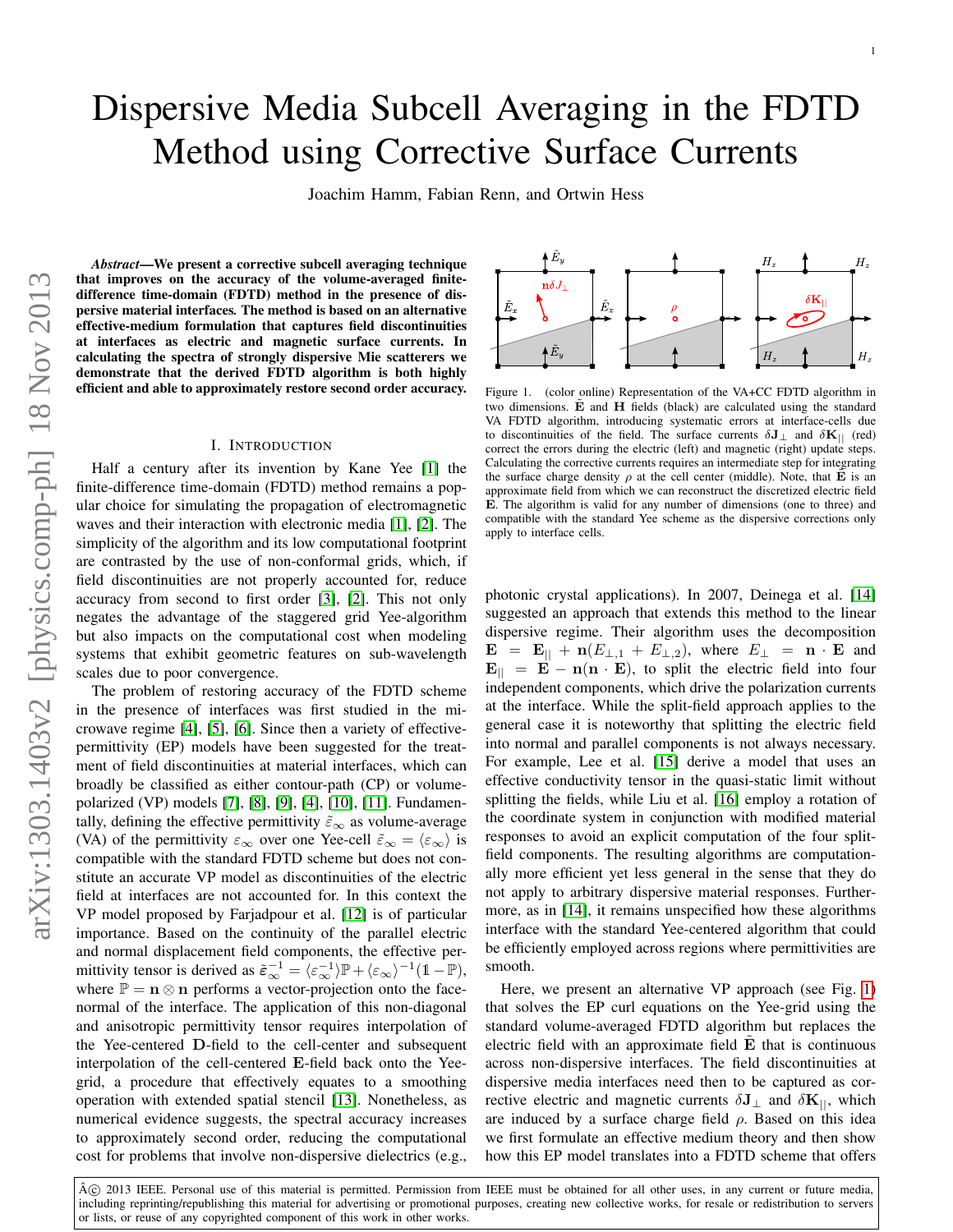some unique advantages: 1) the algorithm naturally extends the standard FDTD scheme by introducing additive current corrections that only apply at interface cells; 2) only the normal field components are subjected to spatial smoothing operations at the interface; and 3) calculating the corrections is computationally efficient and requires no alteration of the dispersive response functionals (as for example in [\[16\]](#page-5-15), [\[15\]](#page-5-14)). In the result section, we apply the derived algorithm to the example of a highly dispersive Mie scatterer in two dimensions, demonstrating stability and allowing for a comparison of numerical errors between the VA+CC (using current corrections), the VA, and standard staircasing schemes.

#### II. CORRECTIVE-CURRENT SUBCELL SMOOTHING

Our starting point are the split-field equations derived by Deinega et al. [\[14\]](#page-5-13) (equations (3)-(6) therein). Without loss of generality we write the scalar permittivity as  $\varepsilon(\omega) = \varepsilon_{\infty}$  +  $\chi(\omega)$  and transform the equations into time-domain. Using a slightly different notation, we write

<span id="page-1-0"></span>
$$
\langle \varepsilon_{\infty} \rangle \partial_t \mathbf{E}_{||} = (\nabla \times \mathbf{H})_{||} - f_1 \mathbf{J}_1[\mathbf{E}_{||}] - f_2 \mathbf{J}_2[\mathbf{E}_{||}] \n\varepsilon_{\infty,1} \partial_t E_{\perp,1} = f_1 (\nabla \times \mathbf{H})_{\perp} - J_1[E_{\perp,1}] \n\in \varepsilon_{\infty,2} \partial_t E_{\perp,2} = f_2 (\nabla \times \mathbf{H})_{\perp} - J_2[E_{\perp,2}]
$$
\n(1)

where  $J_{1/2}[E] = \partial_t P_{1/2}[E]$  are functionals of E, describing the (isotropic) polarization current response. The symbols '⊥' and '||' denote vector-projections relative to the interface with face-normal **n** and the notation  $J_{1/2} = \mathbf{n} \cdot \mathbf{J}_{1/2}$  is introduced for brevity where quantities with a  $\perp$  suffix are always scalars (for example  $E_{\perp} = \mathbf{n} \cdot \mathbf{E}$ ) and quantities with a || are always vectors (for example:  $E_{\parallel} = E - (E \cdot n) n$ ). In adopting vector-notation we do not impose restrictions on the numbers of dimensions (i.e., the equations are valid for the two- and three-dimensional case). The above formulation of Ampre's law implicitly assumes an averaging over a volumecell that is intersected by a boundary between media 1 and 2 with cell-filling ratios  $f_1$  and  $f_2$  ( $f_1+f_2=1$ ). Angled brackets are used throughout this work to denote volume averages of the form  $\langle \varepsilon_{\infty} \rangle = f_1 \varepsilon_{\infty,1} + f_2 \varepsilon_{\infty,2}$ .

The derivation of [\(1\)](#page-1-0) is straightforward but their translation into an efficient and stable finite-difference scheme is not. To retain second order accuracy, the field components in the curl expression  $\nabla \times \mathbf{H}$  should be calculated on the Yee-grid while the projections onto parallel and normal projections require interpolation to the cell-center. After calculating the updates of the  $\mathbf{E}_{\parallel}$ ,  $E_{\perp,1}$  and  $E_{\perp,2}$  components at the cell-center the E-field thus needs to be reconstructed and redistributed onto the Yee-grid. However, a direct implementation proves impractical for the following reason. The cell-centered fourfield representation and the extended spatial stencil (due to interpolation between the grids) is incompatible with the standard Yee-algorithm. As a consequence the algorithm is best deployed across the whole grid irrespective of whether cells are intersected by media-boundaries or not. This introduces unnecessary smoothing operations across the whole grid, increases the computational cost and requires a reimplementation of the infrastructure typically associated with FDTD frameworks (e.g., total-field scattered-field injection, boundary conditions etc).

We here seek to derive an alternative formulation where the standard Yee scheme can be efficiently applied across the domain augmented by corrections that only apply to the comparably small number of interface cells. The basis for this corrective method is a reformulation of [\(1\)](#page-1-0). In introducing new variables for the normal electric field and the density of the induced surface charges,

$$
E_{\perp} = E_{\perp,1} + E_{\perp,2}
$$
  
\n
$$
\rho = f_2 \varepsilon_{\infty,1} E_{\perp,1} - f_1 \varepsilon_{\infty,2} E_{\perp,2}
$$
\n(2)

equations [\(1\)](#page-1-0) can be cast into the form

<span id="page-1-1"></span>
$$
\langle \varepsilon_{\infty} \rangle \partial_t \mathbf{E}_{||} = (\nabla \times \mathbf{H})_{||} - f_1 \mathbf{J}_1[\mathbf{E}_{||}] - f_2 \mathbf{J}_2[\mathbf{E}_{||}]
$$
  

$$
\langle \varepsilon_{\infty}^{-1} \rangle^{-1} \partial_t E_{\perp} = (\nabla \times \mathbf{H})_{\perp} - \zeta_1 J_1[E_{\perp,1}] - \zeta_2 J_2[E_{\perp,2}] \tag{3}
$$
  

$$
\partial_t \rho = f_1 J_2[E_{\perp,2}] - f_2 J_1[E_{\perp,1}]
$$

with  $\zeta_{1/2} = \langle \varepsilon_\infty^{-1} \rangle^{-1} \varepsilon_{\infty,1/2}^{-1}$ . The fact that  $\langle \varepsilon_\infty \rangle^{-1} \neq \langle \varepsilon_\infty^{-1} \rangle$ makes it impossible to reconstruct Ampre's law in isotropic form by directly combining the first two equations. However, we can define an approximate electric field

$$
\tilde{\mathbf{E}} = \mathbf{E}_{||} + \langle \varepsilon_{\infty} \rangle^{-1} \langle \varepsilon_{\infty}^{-1} \rangle^{-1} \mathbf{n} E_{\perp}
$$
 (4)

which, in the absence of dispersive currents, is continuous across material interfaces and matches E at non-interface cells. Combining the first two equations of [\(3\)](#page-1-1) in this fashion yields

<span id="page-1-4"></span>
$$
\langle \varepsilon_{\infty} \rangle \partial_t \tilde{\mathbf{E}} = \nabla \times \mathbf{H} - \langle \mathbf{J}[\tilde{\mathbf{E}}] \rangle - \delta \mathbf{J}_{\perp}
$$
 (5)

We note that apart from the extra current term  $\delta J_{\perp}$  we now have recovered the volume-averaged curl equation for the electric field. The correction  $\delta J_{\perp} = n \delta J_{\perp}$  compensates the error that arises from using volume-averaged permittivities and current densities for the normal components. Assuming an isotropic response one obtains after some algebra

<span id="page-1-2"></span>
$$
\delta J_{\perp} = -f_1 J_1[\tilde{\mathbf{E}}] - f_2 J_2[\tilde{\mathbf{E}}] + \zeta_1 J_1[E_{\perp,1}] + \zeta_2 J_2[E_{\perp,2}] \tag{6}
$$

for the surface current correction. Its calculation requires the scalar fields  $E_{\perp,1/2}$  that are obtained by projection

<span id="page-1-5"></span>
$$
E_{\perp,1} = f_1 \varepsilon_{\infty,1}^{-1} (\langle \varepsilon_{\infty} \rangle \mathbf{n} \cdot \tilde{\mathbf{E}} + f_1^{-1} \zeta_2 \rho)
$$
  
\n
$$
E_{\perp,2} = f_2 \varepsilon_{\infty,2}^{-1} (\langle \varepsilon_{\infty} \rangle \mathbf{n} \cdot \tilde{\mathbf{E}} - f_2^{-1} \zeta_1 \rho)
$$
 (7)

Inserting these relations into [\(6\)](#page-1-2) yields

<span id="page-1-3"></span>
$$
\delta J_{\perp} = f_1(J_1^*[\tilde{\mathbf{E}}, \rho] - J_1[\tilde{\mathbf{E}}]) + f_2(J_2^*[\tilde{\mathbf{E}}, \rho] - J_2[\tilde{\mathbf{E}}]) \tag{8}
$$

where we defined

<span id="page-1-7"></span>
$$
J_{1/2}^{\ast}[\tilde{\mathbf{E}},\rho] = \zeta_{1/2} \varepsilon_{\infty,1/2}^{-1} (\langle \varepsilon_{\infty} \rangle J_{1/2}[\tilde{\mathbf{E}}] \pm f_{1/2}^{-1} \zeta_{2/1} J_{1/2}[\rho]) \tag{9}
$$

This implies that the electric current correction can be calculated from the currents induced by  $\hat{E}$  and  $\rho$ . The terms in [\(8\)](#page-1-3) proportional to  $J_{1/2}[\mathbf{\dot{E}}]$  are the volume-averaged normal currents, which need to be subtracted from eq. [\(5\)](#page-1-4) before adding the correct  $J_{1/2}^*[\tilde{\mathbf{E}}, \rho]$  contributions. Applying [\(7\)](#page-1-5) to the equation for the charge field  $\rho$  [see [\(3\)](#page-1-1)] gives

<span id="page-1-6"></span>
$$
(f_1 f_2)^{-1} \partial_t \rho = \zeta_2^{-1} J_2^* [\tilde{\mathbf{E}}, \rho] - \zeta_1^{-1} J_1^* [\tilde{\mathbf{E}}, \rho] \tag{10}
$$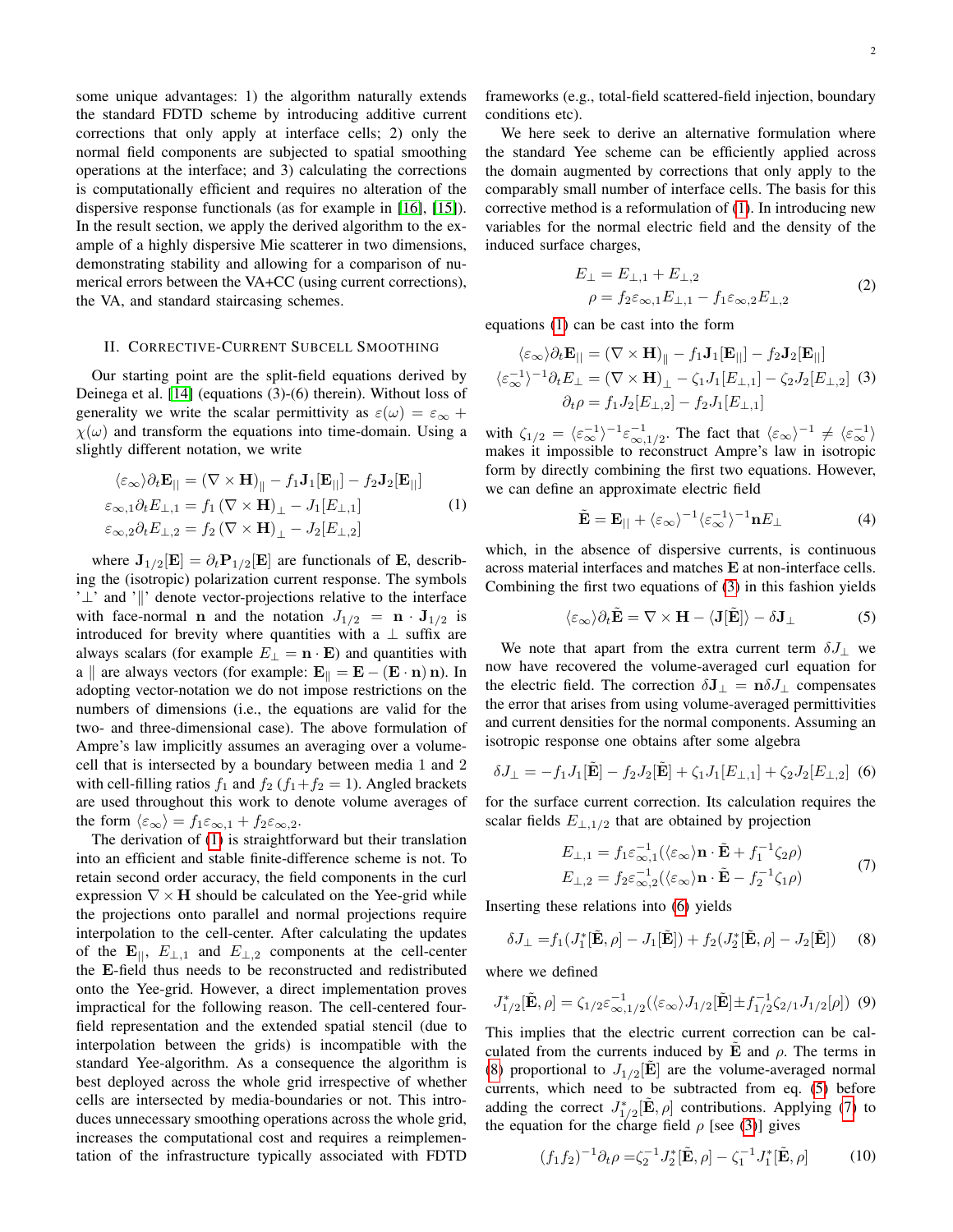

<span id="page-2-2"></span>Figure 2. (color online) Pictorial representation of the action of the C, P and Y operators in the two-dimensional case. C interpolates the vector of Yee-centered components F to the cell-centered vector  $\mathbf{F}^*$  (left), P projects a cell-centered vector onto the face normal (center), and Y interpolates a cell-centered vector back onto the Yee-grid (right).

In order to complete the update of the magnetic field the correct electric field  $E$  needs to be recovered from  $\overline{E}$ . This is achieved by introducing a corrective magnetic current density

$$
\delta \mathbf{K}_{||} = \nabla \times \mathbf{n} \delta E_{\perp}
$$
  
=  $\nabla \times \mathbf{n} (\langle \varepsilon_{\infty}^{-1} \rangle \langle \varepsilon_{\infty} \rangle - 1) \mathbf{n} \cdot \tilde{\mathbf{E}}$  (11)

<span id="page-2-1"></span>to Faraday's law

<span id="page-2-0"></span>
$$
\partial_t \mathbf{H} = -\mu_0^{-1} \nabla \times \tilde{\mathbf{E}} - \mu_0^{-1} \delta \mathbf{K}_{||} \tag{12}
$$

This completes our reformulation of the effective cell-averaged Maxwell's equations. The curl equations [\(5\)](#page-1-4), [\(12\)](#page-2-0) together with the electric and magnetic current corrections [\(8\)](#page-1-3) and [\(11\)](#page-2-1) and the surface charge equation [\(10\)](#page-1-6) form a closed set of equations. We achieved our goal of finding an effective medium formulation where the corrective current densities  $\delta J_{\perp}$  and  $\delta K_{\parallel}$  depend on E in a functional fashion. The corrections apply at interface cells only and vanish whenever permittivities vary smoothly across cells. The magnetic current correction  $\delta \mathbf{K}_{\parallel}$  accounts for field discontinuities caused by a jump in the static permittivity across the interface, while the electric current correction  $\delta J_{\perp}$  captures all discontinuities induced by the dispersive material response. Notably, calculating the induced corrections requires only three additional physical fields, namely the interface charge field  $\rho$  and the associated induced normal currents  $J_{1/2}[\rho]$ .

## III. YEE-COMPATIBLE CORRECTIVE-CURRENT FDTD SCHEME

We now proceed to translate the equations derived in the previous section into a versatile and efficient FDTD scheme. In compliancy with the standard Yee-scheme we integrate [\(5\)](#page-1-4) and [\(12\)](#page-2-0) in two distinct half-steps by first performing the electric field update

<span id="page-2-4"></span>
$$
\tilde{\mathbf{E}}^{n+1/2} = \tilde{\mathbf{E}}^{n-1/2} + \Delta t \langle \varepsilon_{\infty} \rangle^{-1} \nabla \times \mathbf{H}^{n} \n- \Delta t \langle \varepsilon_{\infty} \rangle^{-1} (\langle \mathbf{J}^{n} [\tilde{\mathbf{E}}^{n-1/2}] \rangle + \delta \mathbf{J}^{n}_{\perp})
$$
\n(13)

and then the magnetic field update

<span id="page-2-5"></span>
$$
\mathbf{H}^{n+1} = \mathbf{H}^n - \Delta t \mu_0^{-1} (\nabla \times \tilde{\mathbf{E}}^{n+1/2}) + \Delta t \mu_0^{-1} \delta \mathbf{K}_{||}^{n+1/2}
$$
\n(14)

To keep the notation compact, we implicitly assume that  $\tilde{\mathbf{E}}^{n+1/2}$  and  $\mathbf{H}^n$  are 3N-dimensional vectors (N being the number of Yee-cells) aggregating the electric and magnetic 3

field components on the staggered subgrids across the problem domain. In this formulation the curl-operator  $\nabla \times$  is a matrix that performs a stencil operation at each point of either the electric or magnetic subgrid. Note, that discretization turns the inverse of the volume averaged permittivity  $\langle \varepsilon_{\infty} \rangle^{-1}$  (a scalar field) into a 3N x 3N dimensional diagonal matrix, which can be precalculated by volume-averaging the permittivities at the various positions of the Yee-cube. In a similar way  $\langle J^n[\tilde{E}^{n-1/2}] \rangle$  can be obtained by weighting the contributing current vectors  $J_i^n$  with the matrix of precalculated cellfilling factors  $f_i$ . It is important to note that the treatment of dispersive currents requires a preceding evaluation of the response functionals  $J_i^n$ [...], by either integrating appropriate auxiliary differential equations (e.g., for the Lorentz pole) [\[2\]](#page-5-1) or by using the piecewise linear recursive convolution (PLRC) method [\[17\]](#page-5-16).

Following the arguments laid out in the previous section it is clear that the corrective currents  $\delta J_{\perp}^n$  and  $\delta K_{||}^{n+1/2}$  vanish whenever the material constants vary smoothly across cells. For these volume cells  $E \rightarrow E$  and the update equations reduce themselves to the dispersive VA FDTD method, which, as  $\langle \varepsilon_{\infty} \rangle$ <sup>-1</sup> is diagonal can be efficiently integrated using the standard Yee-scheme. Within interface cells, on the other hand,  $E$  differs from the electric field  $E$  and a corrective step is necessary to accurately account for the discontinuity of the normal field component. As shown before the discontinuity in the normal component is directly proportional to the surface charge density  $\rho$  induced at the interface. Discretizing [\(10\)](#page-1-6) results in an update equation for  $\rho$ 

<span id="page-2-6"></span>
$$
\rho^{n+1/2} = \rho^{n-1/2} + \Delta t (f_1 f_2) (\zeta_2^{-1} J_2^{*n} - \zeta_1^{-1} J_1^{*n}) \tag{15}
$$

that requires evaluation of the currents  $J_{1/2}^{*n}$  according to [\(9\)](#page-1-7). In difference to the electromagnetic field components, which are evaluated on the Yee-grid,  $\rho$  is a cell-centered quantity. We therefore need to introduce operators to interpolate between the Yee- and cell-centered grids. Figure [2](#page-2-2) illustrates the action of the Y and C interpolation operators (left and right panel) together with the projection operator P (center panel). Applied to write [\(9\)](#page-1-7) this yields

$$
J_{1/2}^{*n} = \zeta_{1/2} \varepsilon_{\infty, 1/2}^{-1} (\mathsf{PC}\langle \varepsilon_{\infty} \rangle \mathbf{J}_{1/2}^{n} [\tilde{\mathbf{E}}^{n-1/2}]
$$
  
 
$$
\pm f_{1/2}^{-1} \zeta_{2/1} J_{1/2}^{n} [\rho^{n-1/2}])
$$
 (16)

<span id="page-2-3"></span>This expression recycles the previously calculated  $J_{1/2}^n$ currents on the Yee-grid but introduces a charge-current  $J_{1/2}^n[\rho^{n-1/2}]$  that, using the same current-functional, is evaluated at the cell center. To improve smoothness of the fields under the projection/interpolation operation we multiply  $J_{1/2}^n$ with the  $\langle \varepsilon_{\infty} \rangle$  tensor, which is already available on the Yeegrid. In contrast, the coefficients  $\zeta_{1/2}$ ,  $\varepsilon_{\infty,1/2}^{-1}$  and  $f_{1/2}^{-1}$  and the face-normal n are parameters that are defined at the cellcenter (see Fig. [8\)](#page-5-17). As [\(16\)](#page-2-3) can be evaluated on-the-fly, the only additional physical fields that need to be stored at the cell-center are  $\rho$  and its induced currents  $J_{1/2}^n[\rho^{n-1/2}]$ .

With the surface charge and its currents known, it becomes possible to compute the corrections  $\delta J_{\perp}^n$  and  $\delta K_{||}^{n+1/2}$  that enter the update equations  $(13)$  and  $(14)$ . However, the order of operators (and hence the discretization) is ambiguous, and,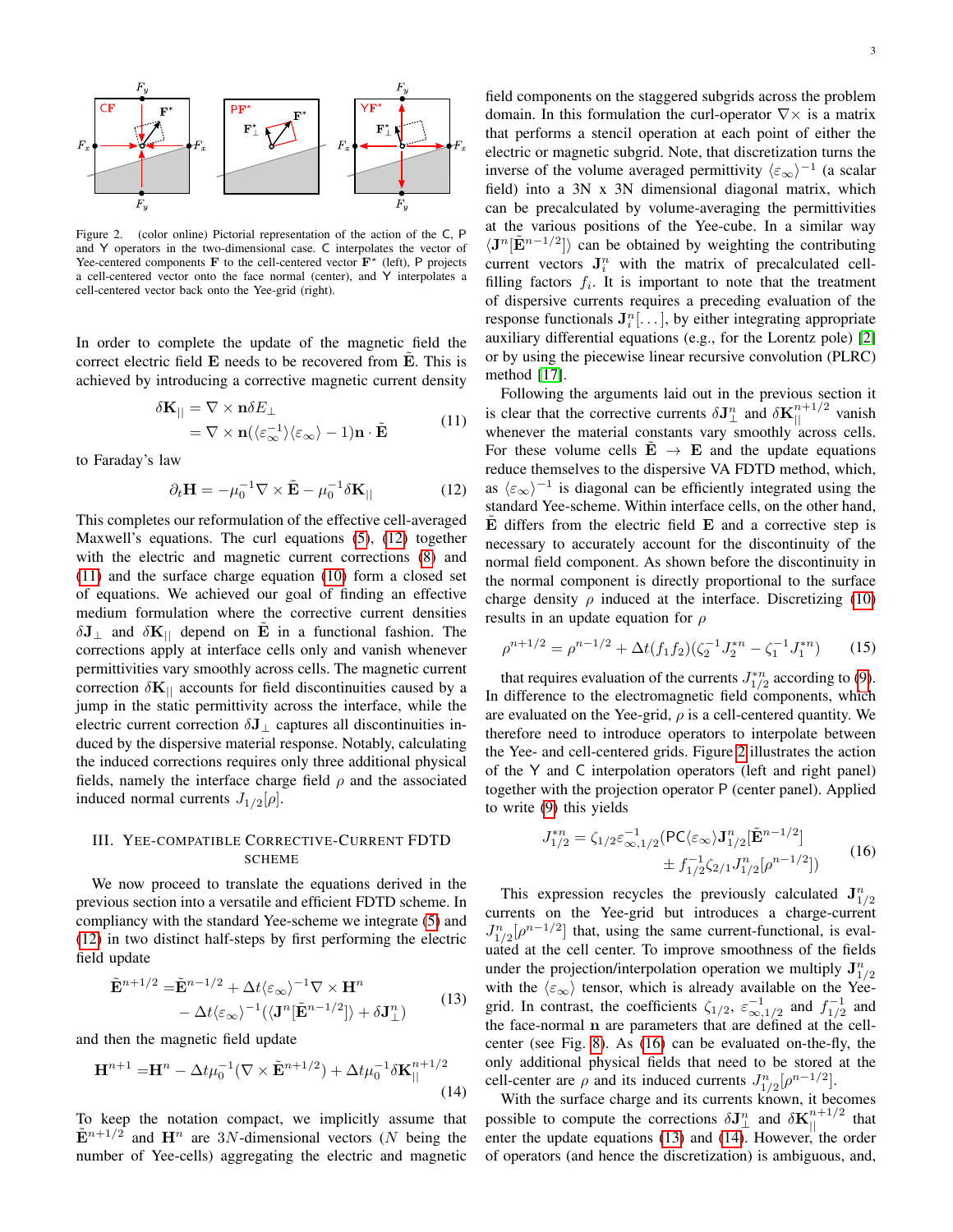## <span id="page-3-2"></span>Algorithm 1 Sequence of field updates (VA+CC)

- *n+1/2 (on Yee-grid):*
	- VA: update  $\tilde{\mathbf{E}}^{n-1/2}$  →  $\tilde{\mathbf{E}}^{n+1/2}$  w/o  $\delta \mathbf{J}_{\perp}^{n}$  [[\(13\)](#page-2-4)]
	- CC: add correction  $\delta J_{\perp}^{n}$  [[\(17\)](#page-3-0)]
- *n+1/2 (on centered-grid):*
	- $-$  CC: update  $\rho^{n-1/2}$  →  $\rho^{n+1/2}$  [[\(15\)](#page-2-6)]
		- CC: evaluate  $J_i^{n+1}[\rho^{n+1/2}]$  (for next cycle)
- *n+1 (on Yee-grid)*
	- VA: evaluate  $J_i^{n+1}[\tilde{E}^{n+1/2}]$  (for next cycle)
	- VA: update  $\mathbf{H}^n \to \mathbf{H}^{n+1}$  w/o  $\delta \mathbf{K}_{||}^{n+1/2}$  [[\(14\)](#page-2-5)]
	- CC: add correction  $\delta \mathbf{K}_{||}^{n+1/2}$  [[\(18\)](#page-3-1)]

as the scheme is corrective, can impact on the stability of the scheme. A numerical analysis of the computational errors suggests that  $\mathbf{J}_{1/2}^n$  is best multiplied with the  $\langle \varepsilon_{\infty} \rangle$  tensor before centering to the grid. This is due to the fact that the normal component of  $\langle \varepsilon_{\infty} \rangle$ **E** retains smoothness across adjacent cells with different  $\varepsilon_{\infty}$ . Further, to maintain consistency between the Yee and cell-centered update equations [\(13\)](#page-2-4), [\(14\)](#page-2-5) and [\(15\)](#page-2-6) we assign parameters as indicated by Fig. [8.](#page-5-17) This allows us to write

<span id="page-3-0"></span>
$$
\langle \varepsilon_{\infty} \rangle^{-1} \delta \mathbf{J}_{\perp}^{n} = - \langle \varepsilon_{\infty} \rangle^{-2} (f_{1} \mathsf{YPC} \langle \varepsilon_{\infty} \rangle \mathbf{J}_{1}^{n} - f_{2} \mathsf{YPC} \langle \varepsilon_{\infty} \rangle) \mathbf{J}_{2}^{n} + \mathsf{Y} \mathbf{n} f_{1} J_{1}^{*n} + \mathsf{Y} \mathbf{n} f_{2} J_{1}^{*n}
$$
\n(17)

where volume filling factors in the first line are applied after centering onto the Yee-grid, and, for the second line, directly at the cell-center.

The discretization of the magnetic current requires both terms in [\(11\)](#page-2-1) to be interpolated to the center before spreading them out again onto the Yee-grid. We obtain

<span id="page-3-1"></span>
$$
\delta \mathbf{K}_{||}^{n+1/2} = \nabla \times \delta \tilde{\mathbf{E}}_{\perp}^{n+1/2} \tag{18}
$$

with

$$
\delta \tilde{\mathbf{E}}_{\perp}^{n+1/2} = (\mathsf{Y}\langle \varepsilon_{\infty}^{-1} \rangle - \langle \varepsilon_{\infty} \rangle^{-1} \mathsf{Y}) \mathsf{PC}\langle \varepsilon_{\infty} \rangle \tilde{\mathbf{E}}^{n+1/2} \qquad (19)
$$

Fundamentally, both the electric and magnetic current corrections can be calculated on-the-fly. As the corrections only apply to interface cells, they can be added in a separate step to the update equations. This means that the update equations of the VA FDTD scheme can be deployed across the whole grid, followed by oversampling steps that perform the currentcorrections (CC) for interface cells only. The complete update sequence for the VA+CC algorithm is shown in Alg. [1.](#page-3-2)

As each step can be associated with a loop over cells, it becomes evident that the current-correction (CC) steps augment those related to the VA FDTD scheme. As the CC steps only apply to interface cells, the computational overhead of the VA+CC FDTD scheme is not significant unless the number of interface cells becomes comparable to the number of volume cells.

### IV. RESULTS

To verify the accuracy of our method we compare our numerical calculations with the Mie scattering cross section of



<span id="page-3-3"></span>Figure 3. (color online) (a) the real (dashed) and imaginary (dotted) part of the dielectric function of an infinitely long cylinder and (b) the analytically calculated scattering cross section (solid). The dotted curve in (b) represents the scattering cross section of a cylinder with a purely static dielectric constant of  $\varepsilon_{\infty} = 4$  (indicated by the thin dotted line in (a)

an infinitely extended strongly dispersive cylinder excited by a TM plane-wave. Although the calculations presented here are 2D, the derived equations and algorithms are also valid in 3D. The dielectric function describing the response of the cylinder consists of a single Lorentzian resonance at  $\lambda_0^{-1} = 0.25R$  and a background dielectric constant of  $\varepsilon_{\infty} = 4$ , where R is the radius of the cylinder. Figure [3a](#page-3-3) shows real and imaginary parts of the complex permittivity  $\varepsilon(\lambda^{-1}) = \varepsilon'(\lambda^{-1}) + i\varepsilon''(\lambda^{-1}) =$  $\varepsilon_{\infty} + 2.5\lambda_0^{-2}(\lambda_0^{-2} - \lambda^{-2} - i0.05\pi^{-1}\lambda^{-1})^{-1}$  together with the analytically calculated scattering cross-sections for scatterers with and without the dispersive contribution  $\chi(\lambda^{-1})$  (Fig. [3b](#page-3-3)).

The numerical setup of the 2D calculation is depicted in Fig. [4.](#page-4-0) A Total-Field-Scattered-Field (TFSF) box [\[2\]](#page-5-1) is used to inject pulses with  $\mathbf{E}_{inc}(\mathbf{r}, t) = \mathbf{E}_0 A(t) \exp(-i\omega t + i\mathbf{k} \cdot \mathbf{r})$  with temporal envelope  $A(t)$ , polarisation  $\mathbf{E}_0$  and center frequency  $\omega = c|\mathbf{k}|$  into the system in direction of **k** (where **k**  $\perp \mathbf{E}_0$ ). To minimize the error from numerical dispersion we take into account the numerical phase velocity at the center frequency for the given angle of incidence and chose a sufficiently narrowband excitation. The energy flux  $E \times H$  of the scattered field is recorded at the boundary of a box located outside of the TFSF box. The computational region is terminated with perfectly matched layers (PML) [\[2\]](#page-5-1) which nearly completely attenuate any reflections caused by the computational boundary. After the simulation, the scattering spectrum can be retrieved by Fourier-transforming the fields recorded at a closed surface outside of the TFSF box (marked with DIAG in Fig. [5\)](#page-4-1).

Figure [5](#page-4-1) (top) shows the difference between the analytic and numerical scattering cross sections obtained by numerical simulation with a resolution of eight Yee-cells per cylinder radius. The results of the VA+CC FDTD scheme (dashed red line) are in better agreement with the analytical calculation than the VA FDTD scheme (dotted green line) throughout the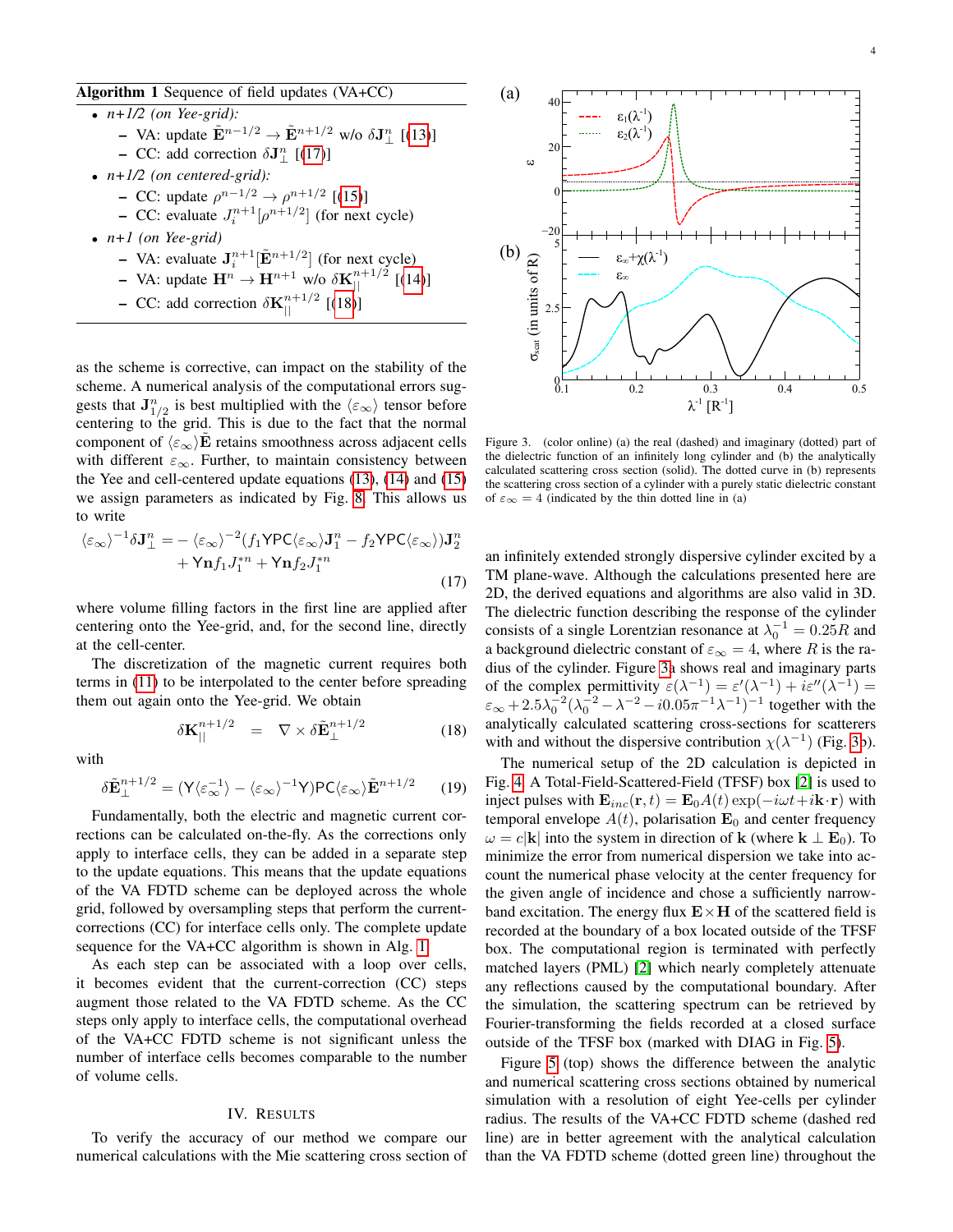

<span id="page-4-0"></span>Figure 4. Computational setup: an incident pulse is injected on the inner left boundary of a TFSF box. The pulse interacts with the scatterer and leaves the TFSF box outside of which the energy flux of the scattered field is recorded (dotted line marked "DIAG"). The boundary of the computational region is terminated with perfectly matched layers (PML). The current corrections (CC)  $\delta J_{\perp}$  and  $\delta K_{\parallel}$  are only applied at the surface of the cylinder (thick dashed line).

spectrum. For comparison, the result of a simple staircased FDTD scheme was included in the figure (dash-dotted blue line). By selectively disabling either the current correction  $\delta J_{\perp}$  or  $\delta K_{\parallel}$  and subtracting the result from the VA FDTD scheme, the contributions of the charge corrections to the spectrum were quantified (Fig. [5b](#page-4-1)). The contribution  $\delta J_{\perp}$ shows a prominent peak at a frequency which is slightly offset to the resonance frequency of the Lorentzian (indicated by the vertical dotted line). To illustrate the spatial dependence of the corrections and the charge density we plot contour images of the charge field  $\rho$  (Fig. [6b](#page-4-2)), the energy density of the electric correction  $\delta J_{\perp} \cdot E$  (Fig. [6c](#page-4-2)), and the energy density of the magnetic correction  $\delta \mathbf{K}_{\parallel} \cdot \mathbf{H}$  (Fig. [6d](#page-4-2)). Whereas the corrections associated with the charge density and electric field correction are stored at the cell center, the correction associated with  $\delta \mathbf{K}_{\parallel} \cdot \mathbf{H}$  is calculated from Yee-centered quantities and therefore appears to be smeared out over several adjacent cells.

To investigate the convergence behavior of the charge correction algorithm, numerical simulations with increasing resolution  $N$  were conducted for incident angles of  $0^{\circ}$  and 30◦ . The RMS error for each simulation was obtained, by comparing the numerical scattering cross section spectrum with the analytical result (Fig. [7a](#page-5-18)). The overall error reduction is achieved by the combined action of the corrections  $\delta J_{\perp}$ and  $\delta \mathbf{K}_{\parallel}$  as shown in Fig. [7b](#page-5-18). The VA (green diamonds) and the staircasing (blue circles) FDTD scheme produce errors that are significantly larger than those of the VA+CC scheme (red squares), whose RMS error decreases with  $\propto N^{-2.0}$ . For higher resolutions the decrease in error saturates, which may be attributed to error contributions from the PMLs. We therefore conclude that for this particular system VA+CC is approximately second order accurate and consistently achieves lower errors than the VA scheme.

Finally, we compare the computational cost (memory and processing time) for the different schemes. The results are summarized in Fig. [8.](#page-5-17) The staircasing scheme only requires the static epsilon  $\varepsilon_{\infty}$  at each Yee-cell position of the E-field and the three vectorial fields  $E$ ,  $H$ ,  $J_1$ . The VA algorithm



<span id="page-4-1"></span>Figure 5. (color online) (a) difference between the analytic and numerical scattering cross section spectrum of an infinitely long dispersive Mie cylinder calculated with a VA FDTD scheme with (red dashed) and without (green dotted) charge corrections. The result of a staircased FDTD scheme is shown for reference (dashed-dotted blue). The thin dotted black horizontal line is a guide to the eye. (b) the contribution of the corrective electric and magnetic currents to the cross section spectrum



<span id="page-4-2"></span>Figure 6. (color online) Snapshot of (a) the volume filling factor  $f_2$  of the interface cells (b) the charge field  $\rho$  (c) the electric current correction energy  $\delta J_{\perp} \cdot E$  (d) the magnetic current correction energy  $\delta K_{\parallel} \cdot H$ .

additionally stores the filling factors  $f_1$  at each Yee-cell position of the E-field. The VA+CC scheme is identical to the VA scheme for non-interface cells requiring 15 scalar components. At interface cells the VA+CC scheme requires an additional 7 scalar components for storing  $\rho$ ,  $J_1[\rho]$ , n,  $f_1$ and  $\varepsilon_{\infty,1/2}$ . The comparision of computation time indicates an almost identical performance for the staircase and VA schemes. VA+CC delivers the same performance for volume cells but requires additional computational steps for interface cells, resulting in  $\approx 50\%$  overhead in the per cell processing time. These overheads seems significant but rarely matter for practical applications as the surface to volume ratio is typically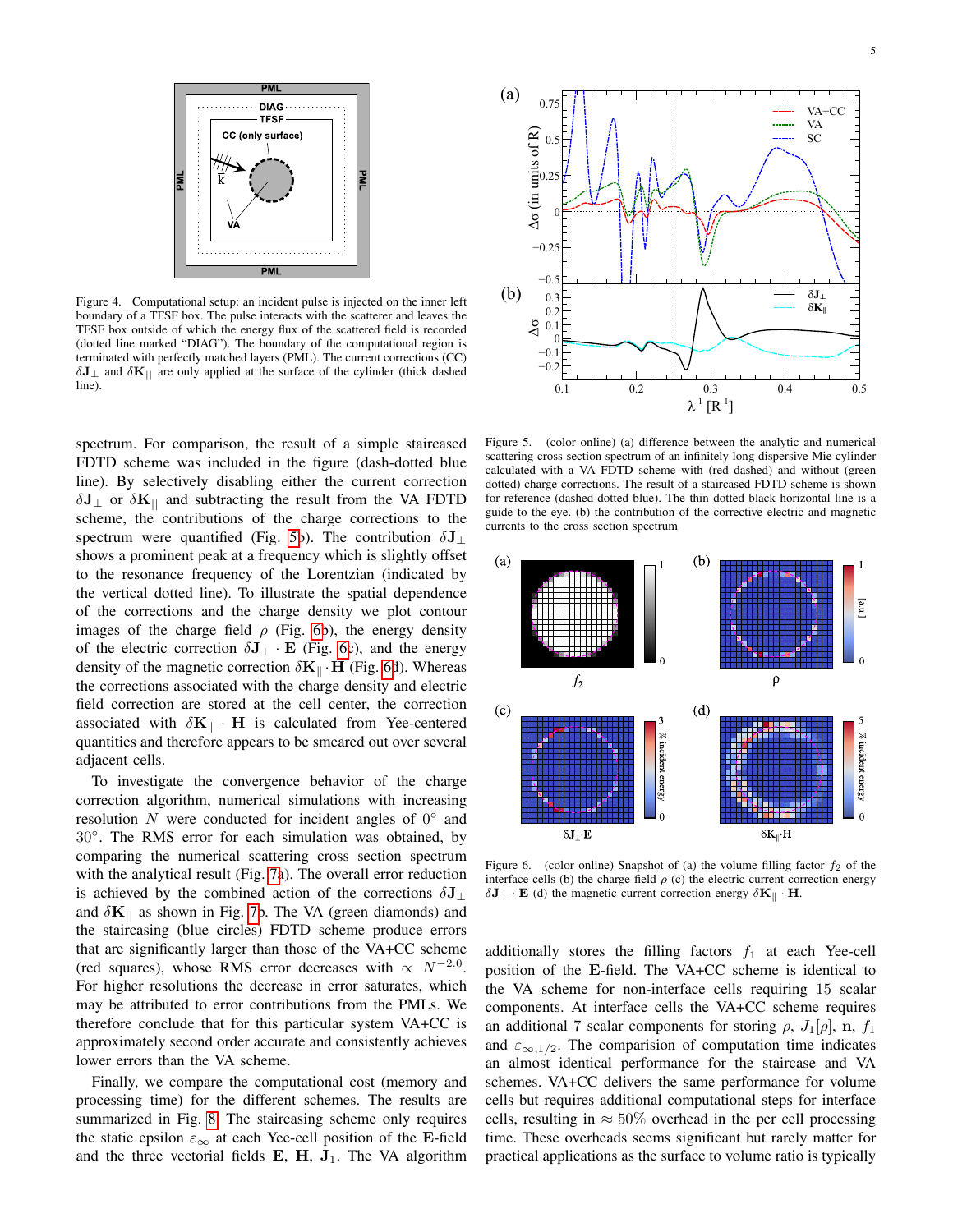

<span id="page-5-18"></span>Figure 7. (color online) RMS error vs. increasing pixels per cylinder radius N. (a) the RMS error of staircasing (blue circles), VA (green diamonds) and VA+CC FDTD (red squares) schemes for incident angles 0° (filled) and 30° (hollow) (b) the relative change in error when enabling either the  $\delta J_{\perp}$  (cyan circles) or  $\delta \mathbf{K}_{||}$  (black diamonds) current corrections compared to the VA FDTD scheme error.

|               | Staircase              | VA                                           | VA+CC                                          |
|---------------|------------------------|----------------------------------------------|------------------------------------------------|
| fields $(YG)$ | $E, H, J_1$            | $E, H, J_1$                                  | $E, H, J_1$                                    |
|               | $\varepsilon_{\infty}$ | $\langle \varepsilon_\infty \rangle$ , $f_1$ | $\langle \varepsilon_{\infty} \rangle$ , $f_1$ |
| fields (CG)   |                        |                                              | $\rho, J_1[\rho]$                              |
|               |                        |                                              | $\mathbf{n}, f_1, \varepsilon_{\infty,1/2}$    |
| storage/cell  | 12                     | 15                                           | $15 + 7$                                       |
| time/cell     | 1.67                   | 1.67                                         | $1.67 + 0.83$                                  |

<span id="page-5-17"></span>Figure 8. Computational cost (memory and CPU) of staircasing, VA and VA+CC FDTD algorithms. The various fields and parameters are either assigned to cell-centered (CG) positions or to the Yee-grid (YG). VA+CC requires same storage as VA for volume cells but carries an overhead of ~50% for interface cells. The per-cell storage values are given in QWORDs, the per-cell time in microseconds.

small. For the Mie scattering simulations presented in Fig. [5](#page-4-1) for example (8 cells per radius) the increase in computation time of the VA+CC algorithm is  $\langle 1 \rangle$  (compared to VA) as the interface/volume cell ratio is  $\approx 0.6\%$ .

#### V. CONCLUSION

In summary we presented an effective-medium theory that takes a corrective approach to the cell-averaged Maxwell's curl equations. The theory holds for static and linear dispersive permittivities and captures the field discontinuities inside a cell in form of surface current corrections, which can be calculated by integrating a surface charge equation alongside the volume-averaged curl equations. We derived a computationally efficient FDTD algorithm that allows deploying the standard Yee-algorithm across the domain followed by surface current corrections that selectively apply at interface cells. The improvement in accuracy is quantified by calculating spectral scattering cross-sections of strongly dispersive Mie scatterers. The extracted error exponents indicate that the algorithm approximately restores second order accuracy. The

work presented is relevant in the current context of nanophotonic research and may pave the way to the development of novel pertubative techniques for solving Maxwell's equations.

We acknowledge useful discussions with Andrew Horsefield. This work was supported by the Leverhulme Trust and the UK Engineering and Physical Sciences Research Council.

#### **REFERENCES**

- <span id="page-5-0"></span>[1] K. Yee, "Numerical solution of initial boundary value problems involving maxwell's equations in isotropic media," *IEEE Trans. Antennas Propagat.*, vol. 14, no. 3, pp. 302 –307, May 1966.
- <span id="page-5-1"></span>[2] A. Taflove and S. C. Hagness, *Computational Electrodynamics: The Finite-Difference Time-Domain Method*, 2005.
- <span id="page-5-2"></span>[3] K.-P. Hwang and A. Cangellaris, "Effective permittivities for secondorder accurate fdtd equations at dielectric interfaces," *IEEE Microw. Wireless Compon. Lett.*, vol. 11, no. 4, pp. 158 –160, Apr. 2001.
- <span id="page-5-3"></span>[4] W. Yu and R. Mittra, "A conformal finite difference time domain technique for modeling curved dielectric surfaces," *IEEE Microw. Wireless Compon. Lett.*, vol. 11, no. 1, pp. 25 –27, Jan. 2001.
- <span id="page-5-4"></span>[5] M. Marcysiak and W. K. Gwarek, "Higher-order modelling of media interfaces for enhanced fdtd analysis of microwave circuits," in *24th European Microwave Conf. 1994*, vol. 2, Sep. 1994, pp. 1530 –1535.
- <span id="page-5-5"></span>[6] N. Kaneda, B. Houshmand, and T. Itoh, "Fdtd analysis of dielectric resonators with curved surfaces," *IEEE Trans. Microw. Theory Tech.*, vol. 45, no. 9, pp. 1645 –1649, Sep. 1997.
- <span id="page-5-6"></span>[7] M. Fujii, D. Lukashevich, I. Sakagami, and P. Russer, "Convergence of fdtd and wavelet-collocation modeling of curved dielectric interface with the effective dielectric constant technique," *IEEE Microw. Wireless Compon. Lett.*, vol. 13, no. 11, pp. 469 –471, Nov. 2003.
- <span id="page-5-7"></span>[8] T. Hirono, Y. Shibata, W. Lui, S. Seki, and Y. Yoshikuni, "The secondorder condition for the dielectric interface orthogonal to the yee-lattice axis in the fdtd scheme," *IEEE Microw. and Guided Wave Lett.*, vol. 10, no. 9, pp. 359 –361, Sep. 2000.
- <span id="page-5-8"></span>[9] A. Mohammadi, H. Nadgaran, and M. Agio, "Contour-path effective permittivities for the two-dimensional finite-difference time-domain method," *Opt. Express*, vol. 13, no. 25, pp. 10 367–10 381, Dec. 2005.
- <span id="page-5-9"></span>[10] S. Dey and R. Mittra, "A conformal finite-difference time-domain technique for modeling cylindrical dielectric resonators," *IEEE TRANS-ACTIONS ON MICROWAVE THEORY AND TECHNIQUES*, vol. 47, no. 9, 1, pp. 1737–1739, SEP 1999.
- <span id="page-5-10"></span>[11] C. Railton and J. Schneider, "An analytical and numerical analysis of several locally conformal fdtd schemes," *Microwave Theory and Techniques, IEEE Transactions on*, vol. 47, no. 1, pp. 56–66, 1999.
- <span id="page-5-11"></span>[12] A. Farjadpour, D. Roundy, A. Rodriguez, M. Ibanescu, P. Bermel, J. D. Joannopoulos, S. G. Johnson, and G. Burr, "Improving accuracy by subpixel smoothing in FDTD," *Opt. Lett.*, vol. 31, pp. 2972–2974, Oct. 2006.
- <span id="page-5-12"></span>[13] G. R. Werner and J. R. Cary, "A stable fdtd algorithm for non-diagonal, anisotropic dielectrics," *J. Comput. Phys.*, vol. 226, no. 1, pp. 1085 – 1101, 2007.
- <span id="page-5-13"></span>[14] A. Deinega and I. Valuev, "Subpixel smoothing for conductive and dispersive media in the finite-difference time-domain method," *Opt. Lett.*, vol. 32, no. 23, pp. 3429–3431, Dec. 2007.
- <span id="page-5-14"></span>[15] H. O. Lee and F. Teixeira, "Locally-conformal fdtd for anisotropic conductive interfaces," *Antennas and Propagation, IEEE Transactions on*, vol. 58, no. 11, pp. 3658–3665, 2010.
- <span id="page-5-15"></span>[16] J. Liu, M. Brio, and J. V. Moloney, "Subpixel smoothing finite-difference time-domain method for material interface between dielectric and dispersive media," *Opt. Lett.*, vol. 37, no. 22, pp. 4802–4804, Nov. 2012.
- <span id="page-5-16"></span>[17] D. Kelley and R. Luebbers, "Piecewise linear recursive convolution for dispersive media using fdtd," *IEEE Trans. Antennas Propagat.*, vol. 44, no. 6, pp. 792 –797, Jun. 1996.